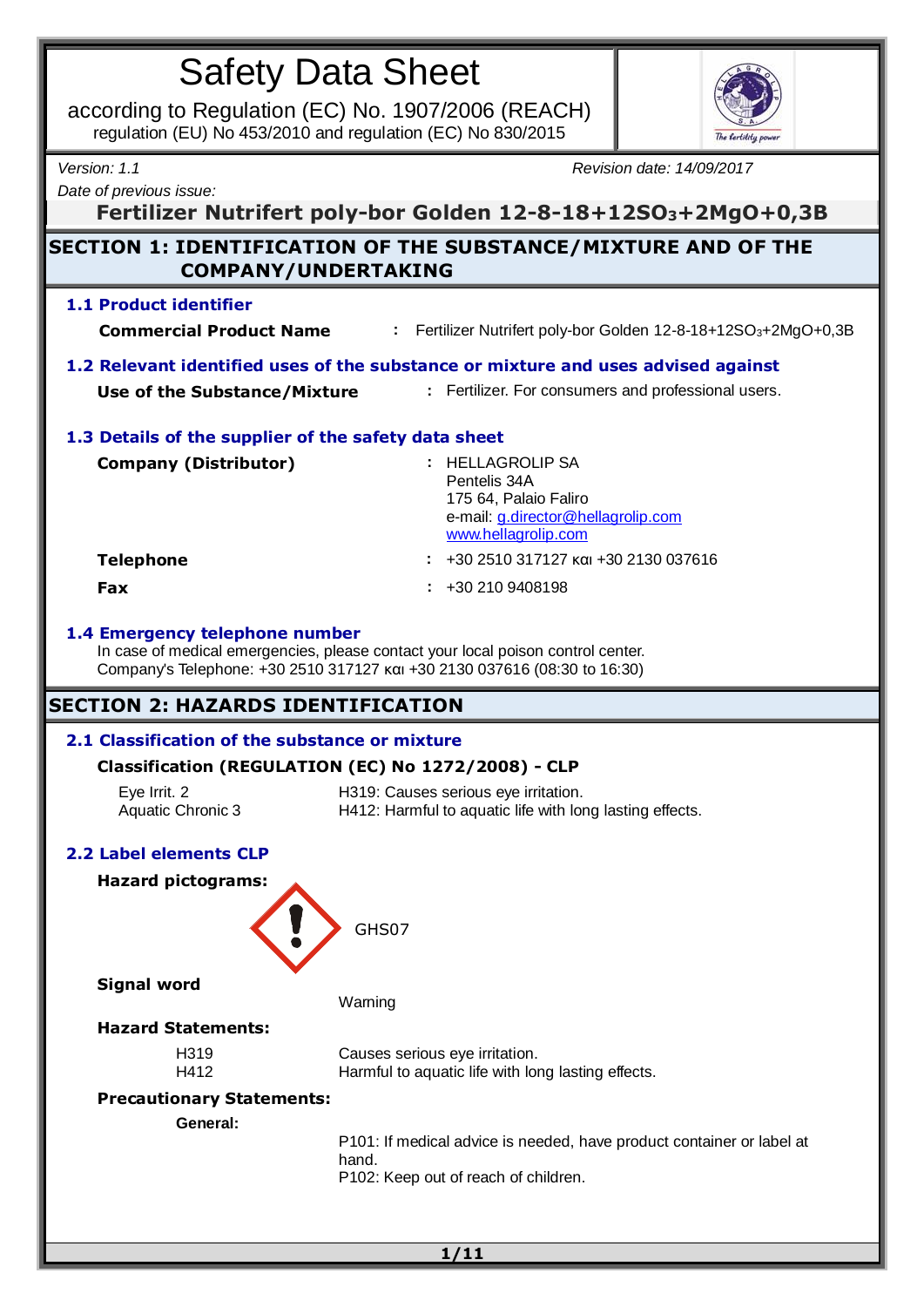according to Regulation (EC) No. 1907/2006 (REACH) regulation (EU) No 453/2010 and regulation (EC) No 830/2015



*Date of previous issue:*

*Version: 1.1 Revision date: 14/09/2017*

## **Fertilizer Nutrifert poly-bor Golden 12-8-18+12SO3+2MgO+0,3B Prevention**

P280: Wear protective gloves/protective clothing/eye protection/face protection.

**Response:**

P305+P351+P338: IF IN EYES: Rinse cautiously with water for several minutes. Remove contact lenses, if present and easy to do. Continue rinsing.

**Storage:**

**Disposal**

P501: Dispose of contents/container to local/regional/national/international regulations.

## **Hazardous components which must be listed on the label:**

---

Ammonium nitrate

#### **2.3 Other hazards**

None known.

# **SECTION 3: COMPOSITION/INFORMATION ON INGREDIENTS**

## **3.1 Mixtures**

## **Classified components according to EU Chemicals Legislation:**

|                      | <b>CAS No</b>                    |                                         |                             |  |
|----------------------|----------------------------------|-----------------------------------------|-----------------------------|--|
| <b>Chemical name</b> | <b>EINECS No</b>                 | <b>Classification</b><br>(1272/2008/EC) | <b>Concentration</b><br>[%] |  |
|                      | <b>Registration No</b>           |                                         |                             |  |
| Ammonium nitrate     | 6484-52-2                        |                                         | 15 %                        |  |
|                      | 229-347-8                        | Ox. Sol. 2, H272                        |                             |  |
|                      | 01-2119490981-27-<br><b>XXXX</b> | Eye Irrit. 2, H319                      |                             |  |
|                      | 1309-48-4                        |                                         | 2%                          |  |
| Magnesium Oxide      | 215-171-9                        | Aquatic Chronic 1, H410                 |                             |  |
|                      | ---                              |                                         |                             |  |

#### **Further information**

The components in this formulation do not meet the criteria for classification according to Regulation (EC)No. 1907/2006 as PBT or vPvB.

For the full text of the H-Statements mentioned in this Section, see Section 16.

# **SECTION 4: FIRST AID MEASURES**

| 4.1 Description of first aid measures |                                                                                                                                                                              |  |
|---------------------------------------|------------------------------------------------------------------------------------------------------------------------------------------------------------------------------|--|
| <b>General advice</b>                 | : In case of accident or if you feel unwell, seek medical<br>advice immediately (show the label where possible).<br>Take off contaminated clothing and shoes immediately.    |  |
| If inhaled                            | : Avoid dust formation during use.<br>Inhalation of dust may cause irritation of the respiratory<br>system.<br>In case of respiratory tract irritation, consult a physician. |  |
| In case of skin contact               | : After contact with skin, first remove product with a dry<br>cloth and then wash the skin with plenty of water.                                                             |  |

**2/11**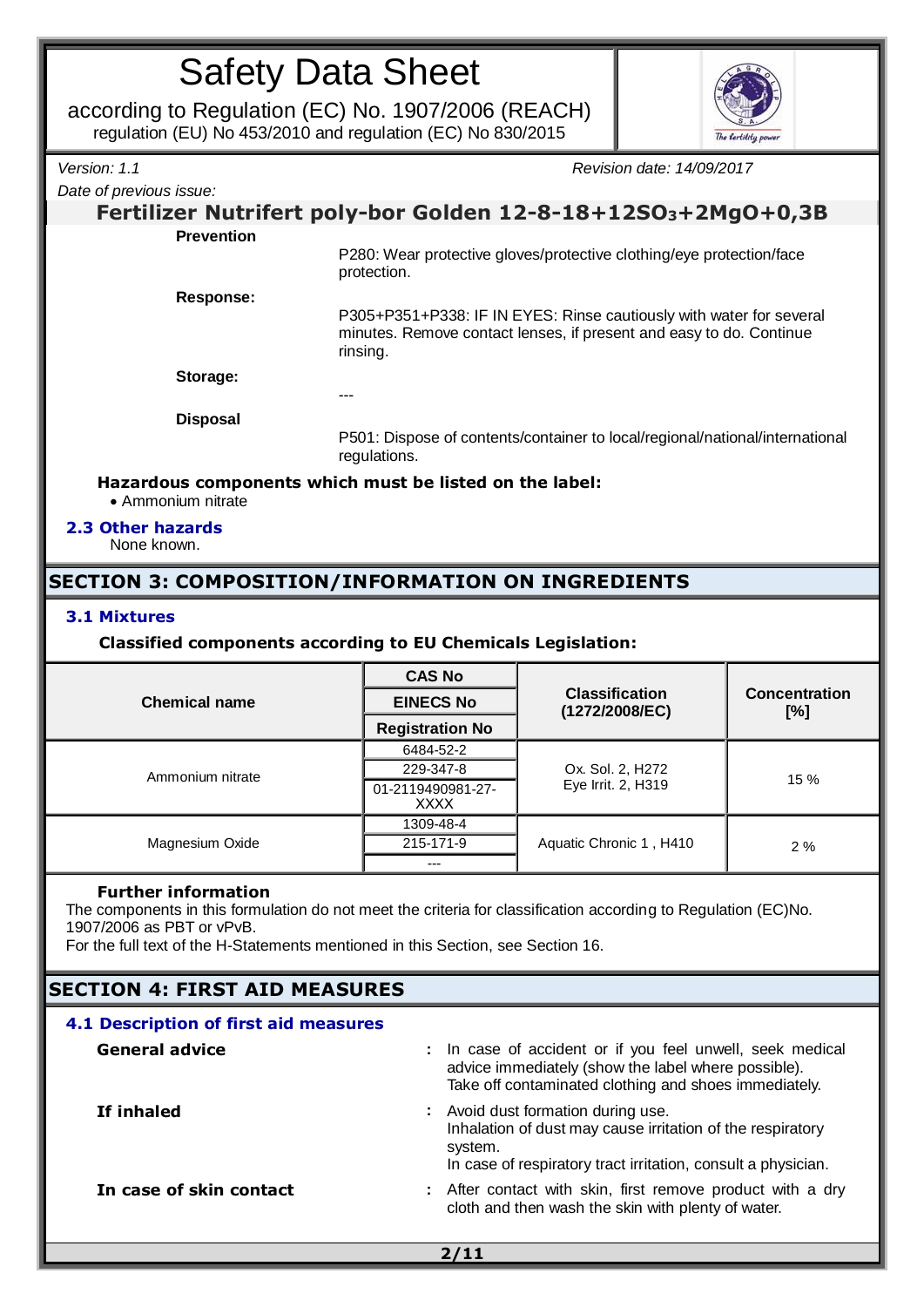according to Regulation (EC) No. 1907/2006 (REACH) regulation (EU) No 453/2010 and regulation (EC) No 830/2015



*Date of previous issue:*

*Version: 1.1 Revision date: 14/09/2017*

# **Fertilizer Nutrifert poly-bor Golden 12-8-18+12SO3+2MgO+0,3B**

Take off immediately all contaminated clothing and wash it before reuse.

**In case of eye contact :** In case of contact with eyes, rinse immediately with plenty of flowing water for 10 to 15 minutes holding eyelids open.

**If swallowed i.e.** Typically no exposure pathway. If accidentally swallowed, rinse the mouth with plenty of water (only if the person is conscious) and ask immediately for medical help..

# **4.2 Most important symptoms and effects, both acute and delayed**

Symptoms upon:

- **Inhalation:** Cough, Headache, Sore throat
- **Skin contact:** Redness
- **Eye contact:** Causes serious eye irritation.
- **Ingestion:** Abdominal pain, Convulsions, Diarrhoea, Dizziness, Vomiting, Weakness

## **4.3 Indication of any immediate medical attention and special treatment needed** Provide symptomatic treatment..

# **SECTION 5: FIREFIGHTING MEASURES**

#### **5.1 Extinguishing media Suitable extinguishing media** : Water, water spray. **Unsuitable extinguishing media :** Powder, foam or sand. **5.2 Special hazards arising from the substance or mixture Specific hazards during firefighting** : In case of a fire or decomposition involving various<br>nitrogen-based fertilizers, hazardous decomposition nitrogen-based fertilizers, products will be formed, such as: irritating, corrosive and/or toxic gases. Exposure to decomposition products may cause serious damage to health. No action shall be taken involving any personal risk or without suitable training. Keep away all personnel not involved in firefighting team. Approach the fire from upwind to avoid exposure to toxic fumes. If it is possible move the product containers from the fire area without risk. Use self-contained breathing apparatus when entering fumes. For cooling of packages that are close to the fire area use: water spray. **5.3 Advice for firefighters Special protective equipment for fire-fighters :** Fire-fighters should wear appropriate protective equipment and self-contained breathing apparatus (SCBA) with a full face-piece operated in positive pressure mode. for fire-fighters (including helmets, protective boots and gloves) conforming to European standard EN 469 will provide a basic level of protection for incidents with chemical substances. **Further information :** Attention! The product contains oxidizing agent at a rate below the classification limit (see section 3), which may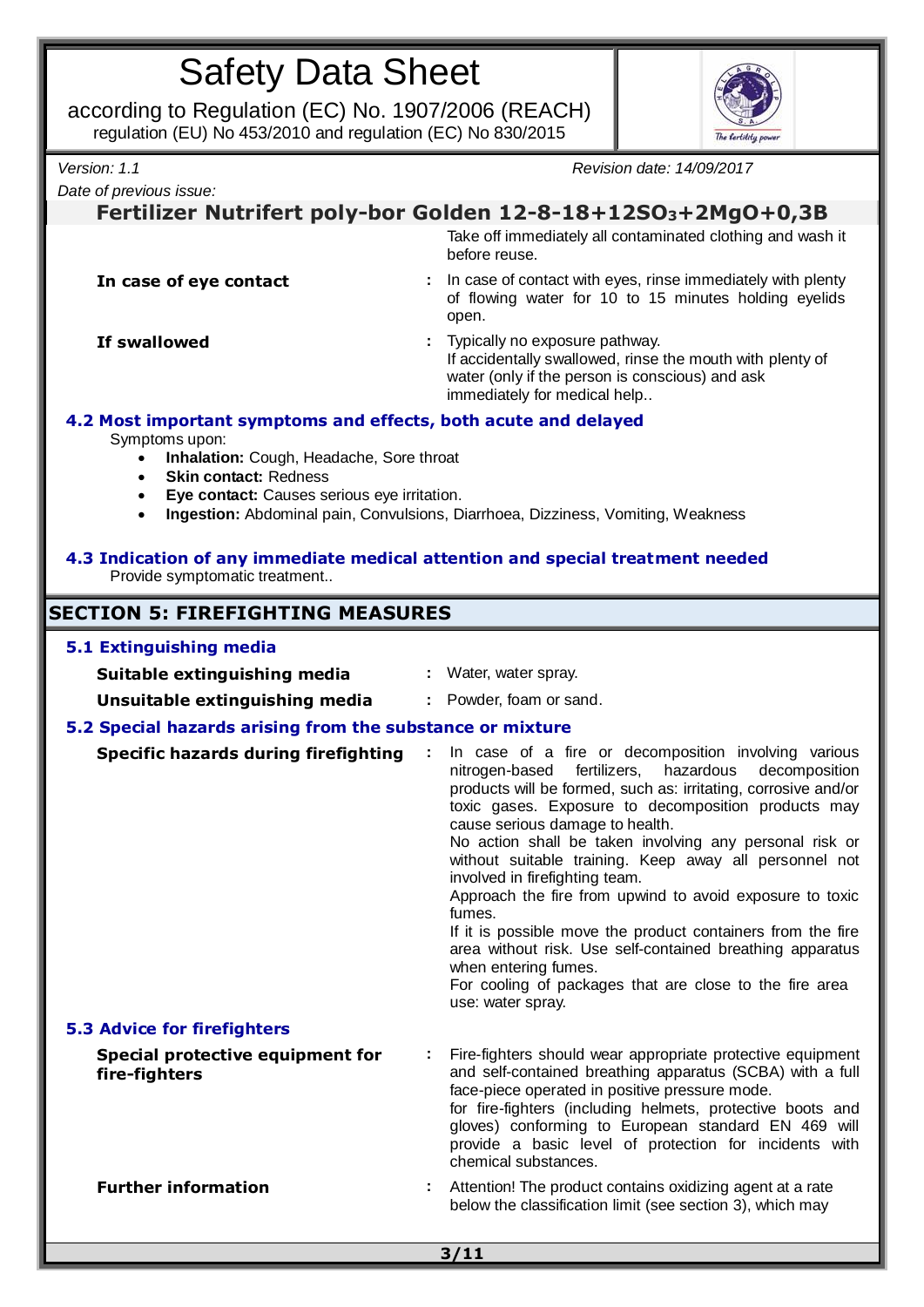according to Regulation (EC) No. 1907/2006 (REACH) regulation (EU) No 453/2010 and regulation (EC) No 830/2015



*Version: 1.1 Revision date: 14/09/2017*

*Date of previous issue:*

# **Fertilizer Nutrifert poly-bor Golden 12-8-18+12SO3+2MgO+0,3B**

intensify fire.

Fire residues and contaminated fire extinguishing water must be disposed of in accordance with local authority requirements.

# **SECTION 6: ACCIDENTAL RELEASE MEASURES**

## **6.1 Personal precautions, protective equipment and emergency procedures**

See protective measures under point 7 and 8.

Avoid inhalation of dust. Ensure sufficient ventilation especially in enclosed spaces.

Eliminate all ignition sources. Keep all unnecessary personnel away. Wear gloves and overalls. Do not touch or walk through spilt material.

#### **6.2 Environmental precautions**

Heavy spillage may cause adverse environmental impact in surface waters, such as eutrophication or contamination by nitrates. In case of contamination of rivers and lakes or drains, inform respective authorities.

Create mounds with suitable materials e.g. sand, to prevent molten ammonium nitrate from entering the drains.

#### **6.3 Methods and material for containment and cleaning up**

If it is possible stop leak of the product without risk. Keep combustibles (wood, paper, oil, etc.) away from spilled material.

During cleanup, you should wear appropriate PPE, to prevent any skin/eye contact and inhalation of dust. Avoid creating dust during clean-up. Do not use compressed air to clean up spills.

Environmental manager must be informed immediately of all major spillages. Collect the uncontaminated dispersed product with a clean shovel and place the material into a clean, dry container/bag for re-use, ONLY if it is not contaminated by substances such as organic materials, metal powders, compounds containing chlorine and alkalis which may reduce the resistance of AN to explosion. Otherwise, carry out a risk assessment, as the risk depends on the nature and quantity of the contaminant.

Products which are out-of-specification or contaminated by incompatible materials (see 10.5), should be disposed of as hazardous waste according to national regulations.

## **6.4 Reference to other sections**

Refer to section: 7, 8, 11, 12 and13.

# **SECTION 7: HANDLING AND STORAGE**

| 7.1 Precautions for safe handling                                |                |                                                                                                                                                                                                                                                                           |  |  |
|------------------------------------------------------------------|----------------|---------------------------------------------------------------------------------------------------------------------------------------------------------------------------------------------------------------------------------------------------------------------------|--|--|
| <b>Advice on safe handling</b>                                   | ÷              | Avoid eye and excessive skin contact. Use only with<br>adequate ventilation.<br>Wear personal protection equipment (Refer to section 8).<br>Do not eat, drink or smoke when handling.<br>Wash hands after handling.                                                       |  |  |
| Advice on protection against fire<br>and explosion               | ÷              | Keep away from heat and sources of ignition - No smoking.<br>The risk of fire (or decomposition) can increase<br>particularly if the product is spilled and contaminated with<br>combustible materials such as coal, grain, sawdust, oil,<br>grease or elemental sulphur. |  |  |
| <b>Dust explosion class</b>                                      | $\blacksquare$ | Not applicable.                                                                                                                                                                                                                                                           |  |  |
| 7.2 Conditions for safe storage, including any incompatibilities |                |                                                                                                                                                                                                                                                                           |  |  |
| <b>Requirements for storage areas</b><br>and containers          | ÷              | Store in accordance with local regulations.<br>Store away from combustible materials. Handle bags with<br>care. Store in original container protected from direct                                                                                                         |  |  |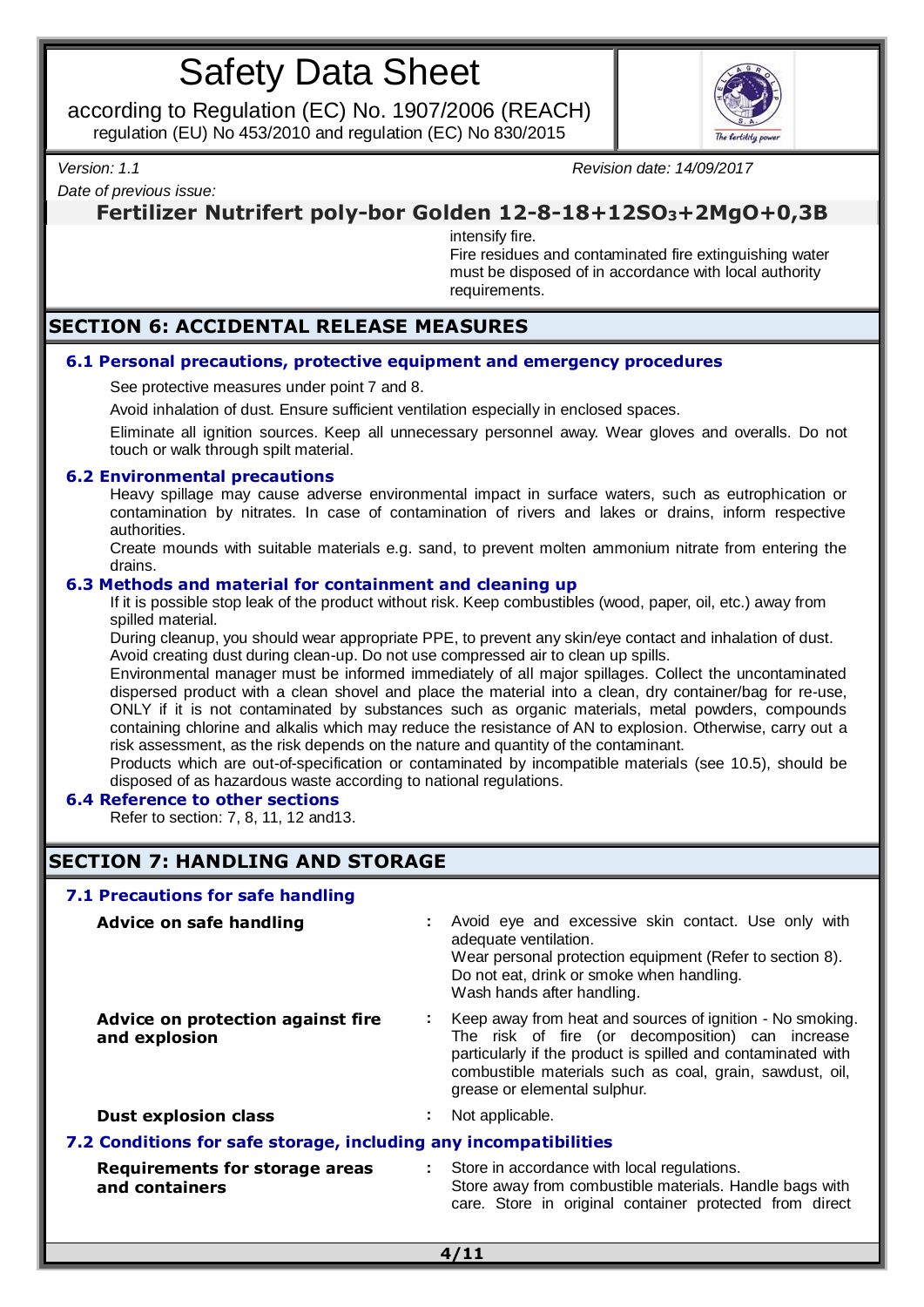according to Regulation (EC) No. 1907/2006 (REACH) regulation (EU) No 453/2010 and regulation (EC) No 830/2015



*Date of previous issue:*

*Version: 1.1 Revision date: 14/09/2017*

# **Fertilizer Nutrifert poly-bor Golden 12-8-18+12SO3+2MgO+0,3B**

sunlight in a dry, cool and well-ventilated area, away from incompatible materials (see section 10). Keep container tightly closed and sealed until ready for use. Containers that have been opened must be carefully resealed and kept upright to prevent leakage.

**Advice on common storage :** Separate from reducing agents, combustible or flammable materials.

Keep away from food, drink and animal feedingstuffs.

**Storage Temperature :** Ambient temperature (5 - 30°C).

**Other data in the product is hygroscopic.** 

**7.3 Specific end use(s)** Fertilizer.

# **SECTION 8: EXPOSURE CONTROLS/PERSONAL PROTECTION**

# **8.1 Control parameters**

| <b>EINECS</b>        | <b>CAS-No</b> |       | $WEL-TWA(4)$ |             | WEL-STEL <sup>(5)</sup>  |                    |                          |               |
|----------------------|---------------|-------|--------------|-------------|--------------------------|--------------------|--------------------------|---------------|
| <b>Chemical name</b> | (1)           | (2)   | Note: $(3)$  | $ppm^{(6)}$ | mg/m <sup>3</sup><br>(7) | ppm <sup>(6)</sup> | mg/m <sup>3</sup><br>(7) | <b>Source</b> |
| $---$                | $---$         | $---$ |              |             | $---$                    |                    | $--$                     | $---$         |

*(1) EINECS: European Inventory of Existing Chemical Substances*

*(2) CAS: Chemical Abstract Service Registry Number.*

*(3) The notation "skin" (D), implies the possibility of a significant absorption through the skin when in direct contact with the substance.*

*(4) WEL-TWA: Workplace Exposure Limit - Time-Weighted Average value of exposure over the course of an 8 hour work shift.*

*(5) WEL-STEL: Workplace Exposure Limit - Short-term exposure limit (15-minute reference period)*

*(6) ppm: parts per million volume in air (ml/m3).*

*(7) mg/m<sup>3</sup> : measured at a temperature of 20 °C and atmospheric pressure (101,3 kPa).*

# **8.2 Exposure controls**

## **Appropriate engineering controls**

Prevent generation of dust. Provide adequate ventilation in work and storage areas.

## **Personal protective equipment**

| Respiratory protection                |    | Special respiratory protection measures are not required<br>when applied under normal or reasonably foreseeable<br>conditions of use and in a well ventilated area. In case of<br>inadequate ventilation and/or dust formation<br>wear<br>respiratory protection.<br>Recommended: half-mask for dust/particles (EN 149) or<br>half-mask (EN 140) with filter type P1 or FFP1 for dust<br>(EN 143). |
|---------------------------------------|----|----------------------------------------------------------------------------------------------------------------------------------------------------------------------------------------------------------------------------------------------------------------------------------------------------------------------------------------------------------------------------------------------------|
| Hand protection<br>Material           | ÷. | Impervious chemical resistant protective gloves (EN 374,<br>EN 420) and gloves for protection from mechanical risks<br>(EN 388).                                                                                                                                                                                                                                                                   |
| Glove thickness<br>Break through time |    | $---$                                                                                                                                                                                                                                                                                                                                                                                              |
| General remarks                       |    | Final selection of glove material must be made taking the<br>breakthrough times, permeation rates and degradation                                                                                                                                                                                                                                                                                  |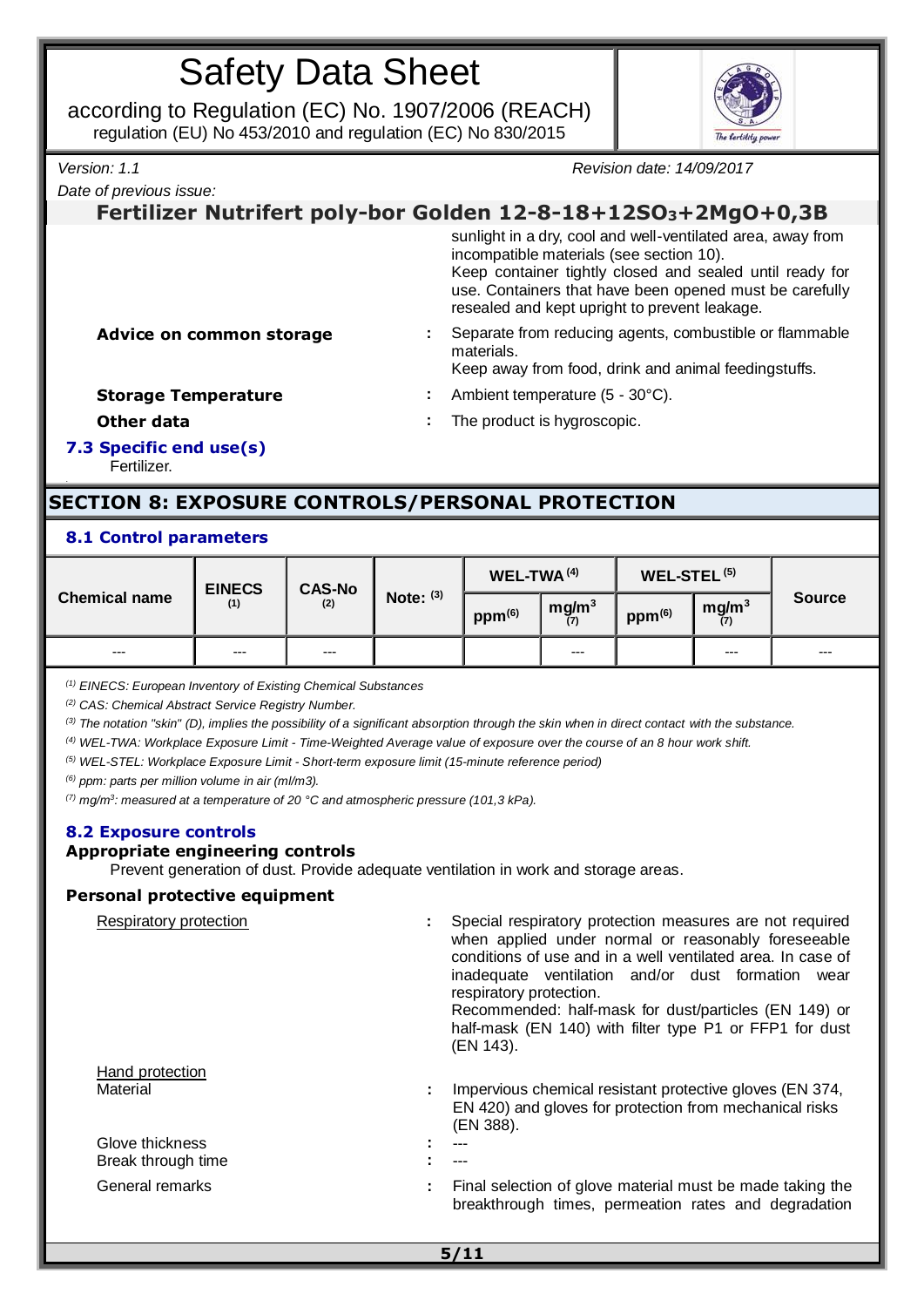according to Regulation (EC) No. 1907/2006 (REACH) regulation (EU) No 453/2010 and regulation (EC) No 830/2015



*Date of previous issue:*

*Version: 1.1 Revision date: 14/09/2017*

## **Fertilizer Nutrifert poly-bor Golden 12-8-18+12SO3+2MgO+0,3B** into account. Eye/face protection **:** In case of splash risk. wear safety glasses with sideshields conforming to EN166. Skin and body protection **:** Choose body protection according to the amount and concentration of the dangerous substance at the work place. Hygiene measures **:** Recommended protection measures which should be taken into account, when handling chemicals: General practical hygiene measures. Do not breathe vapour /cloud /gas /dust. When using do not eat, drink or smoke. Wash hands before breaks and at the end of work. Avoid contact with skin, eyes and clothing. Take off contaminated clothing and wash before reuse. **Environmental exposure controls** General advice **:** Do not dispose into surface water or sanitary sewer system. Prevent entry into sewers and waterways, dispose of in accordance with all federal, state and local environmental regulation. Prevent further leakage or spillage if possible without risk. If the product contaminates rivers and lakes, inform respective authorities.

# **SECTION 9: PHYSICAL AND CHEMICAL PROPERTIES**

# **9.1 Information on basic physical and chemical properties**

| <b>Appearance</b>                | : Solid                                                                                                                                                                                                                                                                  |
|----------------------------------|--------------------------------------------------------------------------------------------------------------------------------------------------------------------------------------------------------------------------------------------------------------------------|
| Colour                           | : Yellow                                                                                                                                                                                                                                                                 |
| <b>Odour</b>                     | : Characteristic                                                                                                                                                                                                                                                         |
| <b>Flash point</b>               | : The product itself is not combustible                                                                                                                                                                                                                                  |
| <b>Lower Flammable Limit</b>     | : No data available                                                                                                                                                                                                                                                      |
| <b>Upper Flammable Limit</b>     | : No data available                                                                                                                                                                                                                                                      |
| <b>Autoignition temperature</b>  | : No data available                                                                                                                                                                                                                                                      |
| <b>Explosive properties</b>      | : Ammonium nitrate melts on heating and further heating<br>cause decomposition, releasing toxic<br>fumes<br>can<br>containing nitrogen oxides. Heating under<br>strong<br>confinement can lead to explosive behaviour. This<br>product has high resistance to detonation |
| Lower explosive limit            | : Not applicable                                                                                                                                                                                                                                                         |
| <b>Upper explosive limit</b>     | : Not applicable                                                                                                                                                                                                                                                         |
| pH (20 °C)                       | : No data available                                                                                                                                                                                                                                                      |
| Boiling point/boiling range (°C) | : Not applicable                                                                                                                                                                                                                                                         |
| <b>Vapour pressure</b>           | : Not applicable                                                                                                                                                                                                                                                         |
| <b>Density</b>                   | : Not applicable                                                                                                                                                                                                                                                         |
| <b>Relative density</b>          | : Not applicable                                                                                                                                                                                                                                                         |
| Solubility in water              | : No data available                                                                                                                                                                                                                                                      |
| Solubility in other solvents     | : No data available                                                                                                                                                                                                                                                      |
| <b>Partition coefficient n-</b>  | : No data available                                                                                                                                                                                                                                                      |
|                                  |                                                                                                                                                                                                                                                                          |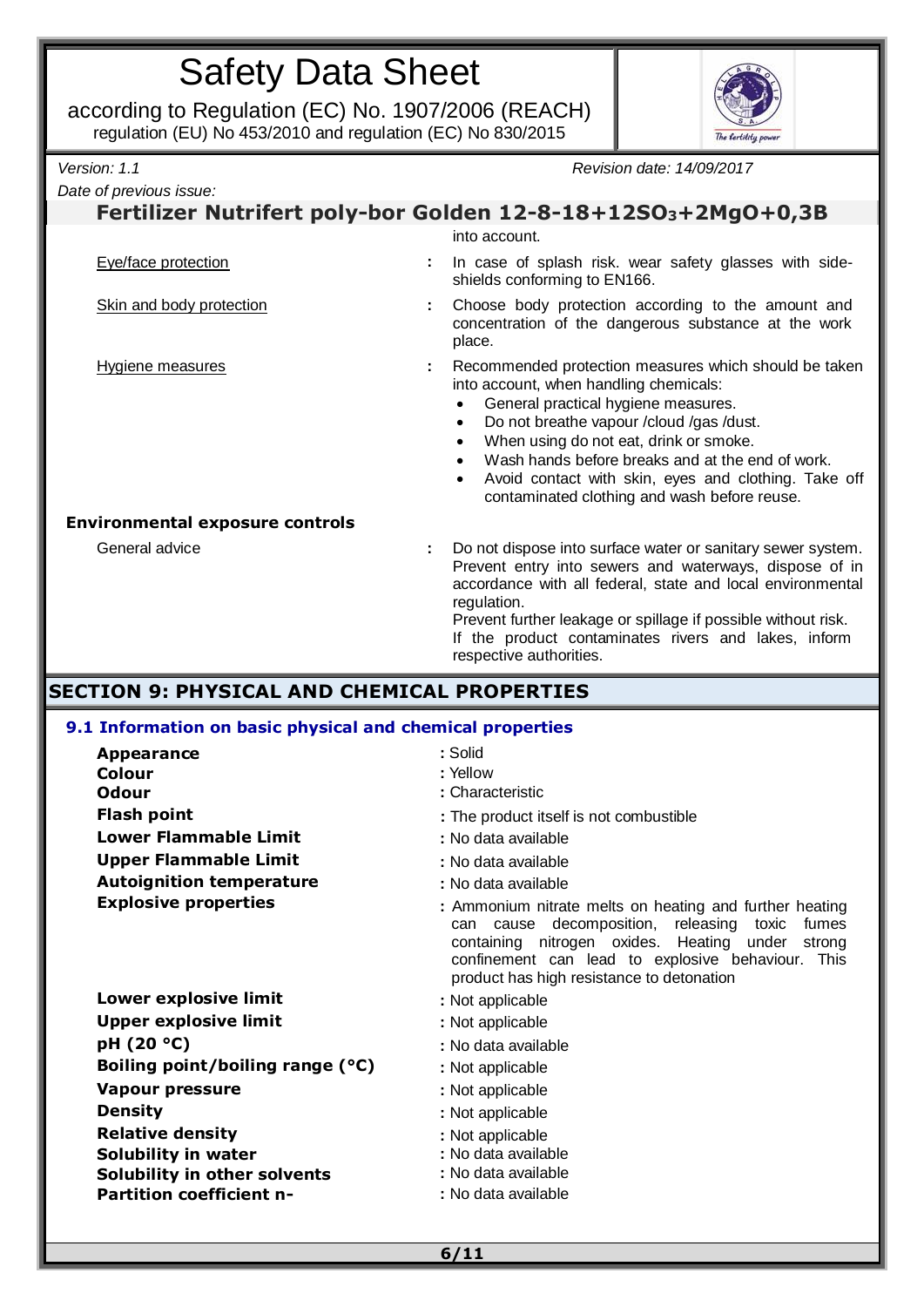according to Regulation (EC) No. 1907/2006 (REACH) regulation (EU) No 453/2010 and regulation (EC) No 830/2015



*Date of previous issue:*

*Version: 1.1 Revision date: 14/09/2017*

# **Fertilizer Nutrifert poly-bor Golden 12-8-18+12SO3+2MgO+0,3B octanol/water:**

**Viscosity, dynamic intervalsion :** Not applicable **Viscosity, kinematic in the state of the state of the Viscosity, kinematic in the state of the state of the state of the ST** 

- 
- **Oxidising properties :** The product contains oxidizing agent at a rate below the classification limit (see section 3), which may intensify fire.

# **9.2 Other information**

None known.

# **SECTION 10: STABILITY AND REACTIVITY**

## **10.1 Reactivity**

Contamination with incompatible materials such as acids, chromates, chlorinated chemicals and various metals such as zinc and copper and their salts may increase the risk of decomposition.

## **10.2 Chemical stability**

The material is stable under normal conditions of use and storage and will not decompose spontaneously. Though, may decompose when heated. The risk of decomposition dependents upon the temperature of the heat source, the duration of exposure to the heat source and the containment of the fertilizer.

#### **10.3 Possibility of hazardous reactions**

No hazardous reactions known if used for its intended purpose.

#### **10.4 Conditions to avoid**

May decompose when heated. Cross-contamination of the fertilizer with other chemicals must be avoided.

#### **10.5 Incompatible materials**

Materials to avoid: Reducing agents, Powdered metals, Strong acids.

## **10.6 Hazardous decomposition products**

Under normal conditions of storage and use, hazardous decomposition products is not possible to be produced. May decompose when heated. Decomposition may release toxic gases such as NOx, N2O, ammonia, or nitric acid vapors.

# **SECTION 11: TOXICOLOGICAL INFORMATION**

#### **11.1 Information on toxicological effects Dangerous health implications**

In case of exposure that is repetitive, prolonged or at concentrations higher than recommended by the occupational exposure limits (see section 8), it may result in adverse effects on health depending on the means of exposure.

#### **11.1.1. Ingestion:**

Based on available data, the classification criteria are not met, however, it contains substances classified as dangerous for ingestion (see section 3).

## **11.1.2. Inhalation:**

Based on available data, the classification criteria are not met, as it does not contain substances classified as dangerous for inhalation (see section 3).

## **11.1.3. Contact with the skin and the eyes:**

Causes serious eye irritation. (see section 3).

# **11.1.4. CMR effects (carcinogenicity, mutagenicity and toxicity to reproduction):**

Based on available data, the classification criteria are not met, as it does not contain substances classified as dangerous for the effects mentioned (see section 3).

## **11.1.5. Respiratory or skin sensitisation:**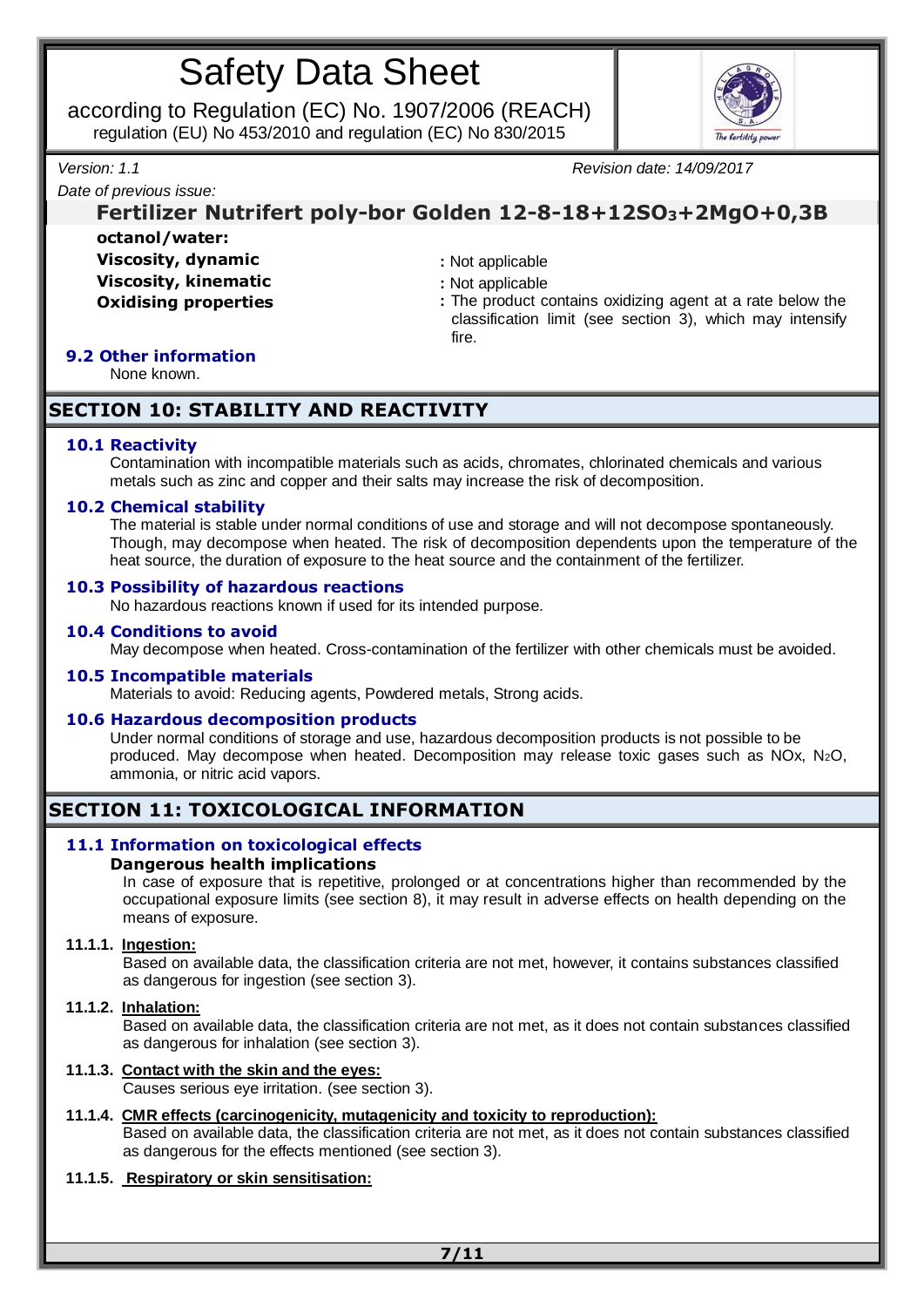according to Regulation (EC) No. 1907/2006 (REACH) regulation (EU) No 453/2010 and regulation (EC) No 830/2015



*Version: 1.1 Revision date: 14/09/2017*

*Date of previous issue:*

## **Fertilizer Nutrifert poly-bor Golden 12-8-18+12SO3+2MgO+0,3B** Based on available data, the classification criteria are not met, as it does not contain substances classified as dangerous with sensibilizing effects (see section 3).

#### **11.1.6. Specific target organ toxicity (STOT)-single exposure:**

Based on available data, the classification criteria are not met, as it does not contain substances classified as dangerous for inhalation. (see section 3).

#### **11.1.7. Specific target organ toxicity (STOT)-repeated exposure:**

Based on available data, the classification criteria are not met, as it does not contain substances classified, as dangerous for inhalation (see section 3).

#### **11.1.8. Aspiration hazard:**

**STOT - single exposure**

Based on available data, the classification criteria are not met, as it does not contain substances classified as dangerous for this effect (see section 3).

Given the available data of the individual components

| <u>Acute toxicity (oral)</u><br>Ammonium nitrate<br>Magnesium Oxide                        | : LD50 (oral-rat): 2.950 mg/kg (OECD 401)<br>: LD50 (oral-rat): 3870-3990 mg/kg. |
|--------------------------------------------------------------------------------------------|----------------------------------------------------------------------------------|
| Acute toxicity (inhalant)<br>Ammonium nitrate<br>Magnesium Oxide                           | : LC50 (inhalation-rat): $88,8 \text{ mg/L}$<br>No data available                |
| Acute toxicity (dermal)<br>Ammonium nitrate<br>Magnesium Oxide                             | LD50 (dermal-rat): $>$ 5.000 mg/kg (OECD 402)<br>No data available               |
| Acute toxicity (other routes of administration)<br>Ammonium nitrate<br>Magnesium Oxide     | : No data available<br>No data available                                         |
| <b>Skin corrosion/irritation</b><br>Skin irritation<br>Ammonium nitrate<br>Magnesium Oxide | : No data available<br>: No data available                                       |
| Serious eye damage/eye irritation<br>Ammonium nitrate<br>Magnesium Oxide                   | : No data available<br>No data available                                         |
| <b>Respiratory or skin sensitization</b><br>Ammonium nitrate<br>Magnesium Oxide            | : No data available<br>No data available                                         |
| $\cap$ MD offects (corsinesemisity mutosemisity and tevisity to repreduction)              |                                                                                  |

**CMR effects (carcinogenicity, mutagenicity and toxicity to reproduction)**

Based on available data, the classification criteria are not met, as it does not contain substances classified as dangerous for the effects mentioned (see section 3).

| : No data available |
|---------------------|
| : No data available |
|                     |
| : No data available |
| : No data available |
|                     |
|                     |
| : No data available |
| : No data available |
|                     |
|                     |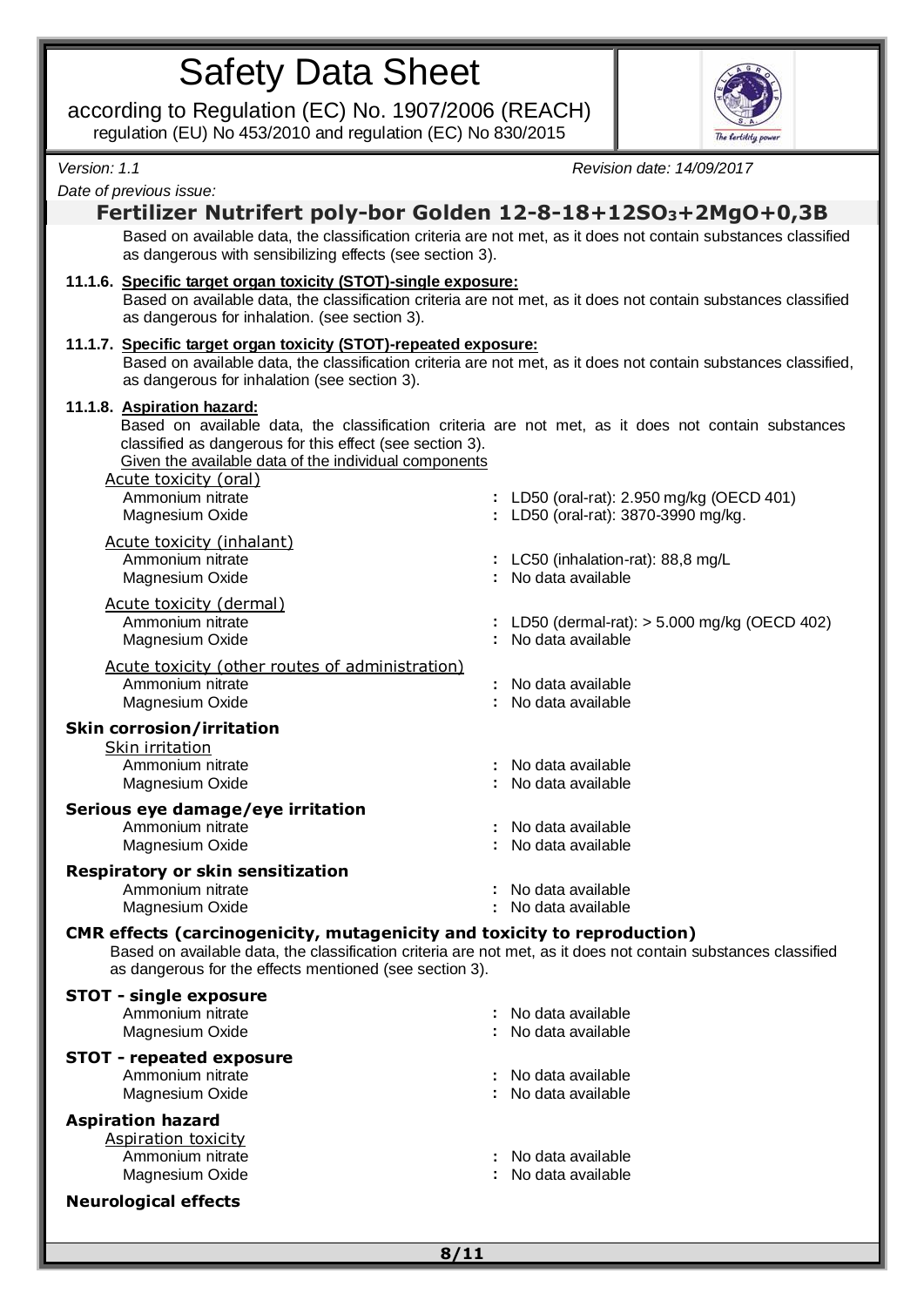| <b>Safety Data Sheet</b> |
|--------------------------|
|--------------------------|

according to Regulation (EC) No. 1907/2006 (REACH) regulation (EU) No 453/2010 and regulation (EC) No 830/2015



| Version: 1.1                                                                                                                    | Revision date: 14/09/2017                                                                                                                                                                                           |  |  |
|---------------------------------------------------------------------------------------------------------------------------------|---------------------------------------------------------------------------------------------------------------------------------------------------------------------------------------------------------------------|--|--|
| Date of previous issue:                                                                                                         |                                                                                                                                                                                                                     |  |  |
|                                                                                                                                 | Fertilizer Nutrifert poly-bor Golden 12-8-18+12SO <sub>3</sub> +2MgO+0,3B                                                                                                                                           |  |  |
| Ammonium nitrate<br>Magnesium Oxide                                                                                             | No data available<br>: No data available                                                                                                                                                                            |  |  |
| <b>Toxicology Assessment</b><br>Toxicology, Metabolism, Distribution<br>No data available<br>Acute effects<br>No data available |                                                                                                                                                                                                                     |  |  |
| <b>Further information</b><br>No data available                                                                                 |                                                                                                                                                                                                                     |  |  |
| <b>SECTION 12: ECOLOGICAL INFORMATION</b>                                                                                       |                                                                                                                                                                                                                     |  |  |
| 12.1 Toxicity<br>Toxicity to fish<br>Ammonium nitrate<br>Magnesium Oxide<br>Toxicity to daphnia and other aquatic invertebrates | No data available<br>No data available                                                                                                                                                                              |  |  |
| Ammonium nitrate<br>Magnesium Oxide                                                                                             | : EC50 (Daphnia): 490 mg/kg<br>No data available                                                                                                                                                                    |  |  |
| Toxicity to bacteria:<br>Ammonium nitrate<br>Magnesium Oxide                                                                    | : LC50: 1.700 mg/L<br>: No data available                                                                                                                                                                           |  |  |
| 12.2 Persistence and degradability<br>Biodegradability                                                                          | : The product is expected to be biodegradable.                                                                                                                                                                      |  |  |
| <b>12.3 Bioaccumulative potential</b><br>Bioaccumulation                                                                        | No data available                                                                                                                                                                                                   |  |  |
| 12.4 Mobility in soil<br>Surface tension                                                                                        | : No data available                                                                                                                                                                                                 |  |  |
| 12.5 Results of PBT and vPvB assessment<br>The product does not meet the criteria for classification as PBT or vPvB.            |                                                                                                                                                                                                                     |  |  |
| 12.6 Other adverse effects<br>Additional ecological information                                                                 | Prevent surface and ground-water infiltration, as<br>well as ground penetration.                                                                                                                                    |  |  |
| <b>SECTION 13: DISPOSAL CONSIDERATIONS</b>                                                                                      |                                                                                                                                                                                                                     |  |  |
| 13.1 Waste treatment methods                                                                                                    |                                                                                                                                                                                                                     |  |  |
| Advice on disposal and packaging                                                                                                | Disposal:<br>According to National and European regulations. It should<br>not be disposed of with household wastes. The<br>appropriate waste code(s) should be assigned by the<br>user, based on the product usage. |  |  |
| The following Waste Codes are only suggestions:<br><b>Waste Code (EWC)</b>                                                      | EWC disposal code no. (unused product):<br>wastes containing dangerous substances<br>06 10 02<br>$(M)$ = Mirror entry                                                                                               |  |  |
| Disposal of uncleaned packaging<br>(EWC)                                                                                        | EWC disposal code no. (uncleaned packaging):<br>15 01 10*(M) packaging containing residues of or                                                                                                                    |  |  |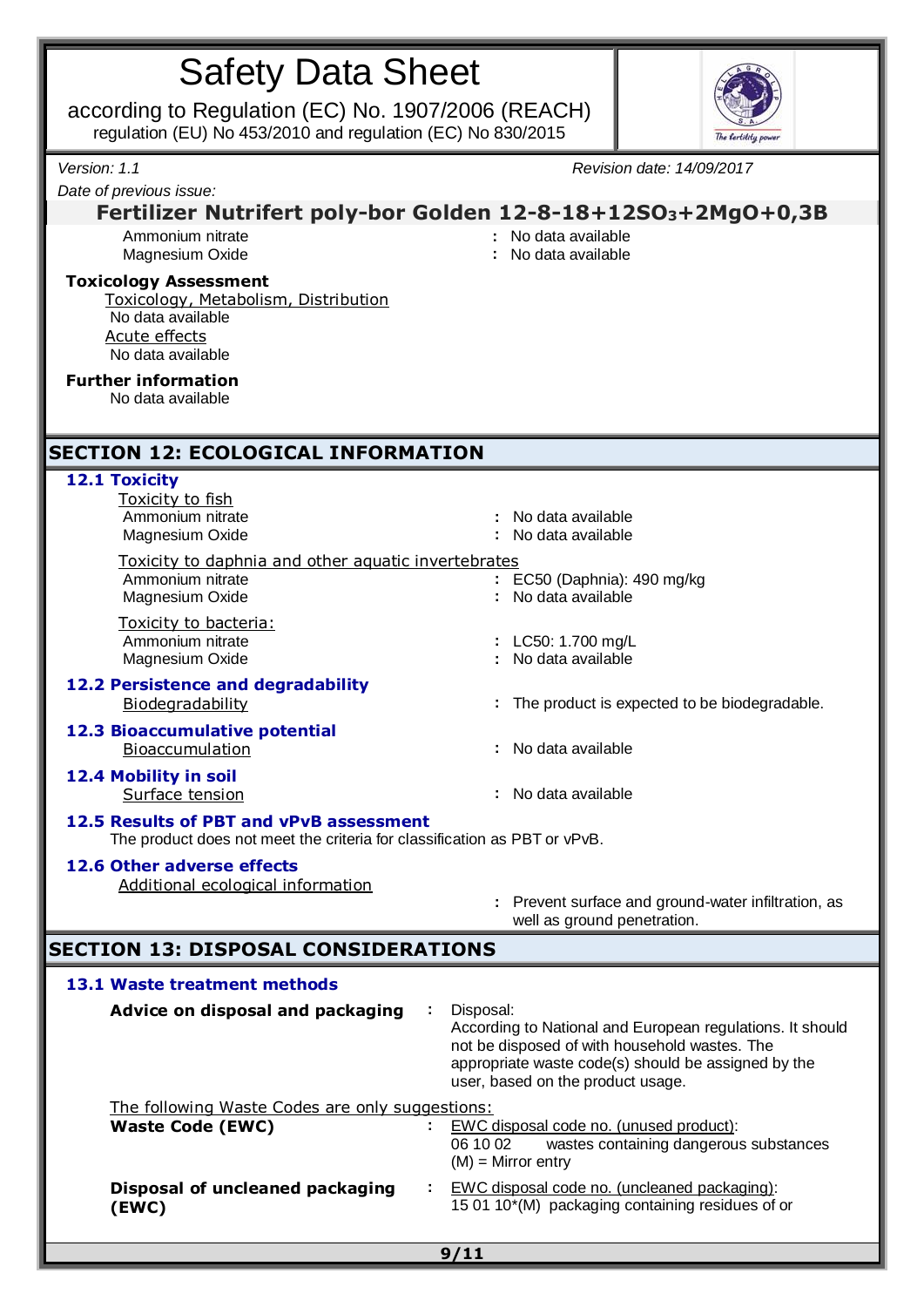according to Regulation (EC) No. 1907/2006 (REACH) regulation (EU) No 453/2010 and regulation (EC) No 830/2015



*Date of previous issue:*

*Version: 1.1 Revision date: 14/09/2017*

**Fertilizer Nutrifert poly-bor Golden 12-8-18+12SO3+2MgO+0,3B**

contaminated by dangerous substances (M) = Mirror entry Note: After rinsing with plenty of water, empty bags can be transported to licensed units / management organizations for recycling.

# **SECTION 14: TRANSPORT INFORMATION**

The product is not subject to international regulations governing the transport of dangerous goods (ADR/RID, IMDG, ICAO/IATA).

# **SECTION 15: REGULATORY INFORMATION**

## **15.1 Safety, health and environmental regulations/legislation specific for the substance or mixture**

**VOC (1999/13/EC) :** Not applicable.

**Seveso III - DIRECTIVE 2012/18/EU OF THE EUROPEAN PARLIAMENT AND OF THE COUNCIL on the control of major-accident hazards involving dangerous substances**

**:** Not applicable.

**Further information bidding in the set of the series of the series and the general conduct of the general** public.

## **15.2 Chemical safety assessment**

The Chemical Safety Assessments of the mixture's components have been performed.

# **SECTION 16: OTHER INFORMATION**

This product is not subject to Regulation (EU) 98/2013, but all suspicious transactions, disappearances and thefts should be reported to the relevant authority.

## **Full text of H-Statements referred to under sections 2 and 3**

H272: May intensify fire; oxidiser.

H302: Harmful if swallowed.

H318: Causes serious eye damage.

- H319: Causes serious eye irritation.
- H410: Very toxic to aquatic life with long lasting effects.
- H412: Harmful to aquatic life with long lasting effects.

## **Revised points:**

SECTION 16

# **Acronyms and abbreviations**

| ADR:      | European Agreement concerning the International Carriage of Dangerous Goods by Road (2015)       |
|-----------|--------------------------------------------------------------------------------------------------|
| CAS No:   | <b>Chemical Abstracts Service Number</b>                                                         |
| EmS:      | <b>Emergency Schedules</b>                                                                       |
|           | EINECS No: European Inventory of Existing Commercial Chemical Substances Number                  |
| GHS:      | Globally Harmonized System of Classification and Labelling of Chemicals                          |
| IATA-DGR: | International Air Transport Association's-Dangerous Goods Regulations (56 <sup>th</sup> edition) |
| ICAO-TI:  | International Civil Aviation Organization's-Technical Instructions                               |
|           | IMDG Code: International Maritime Dangerous Goods Code $(36th - 37th$ amendment)                 |
| RID:      | <b>Requlations Concerning the International Transport of Dangerous Goods by Rail</b>             |
|           |                                                                                                  |